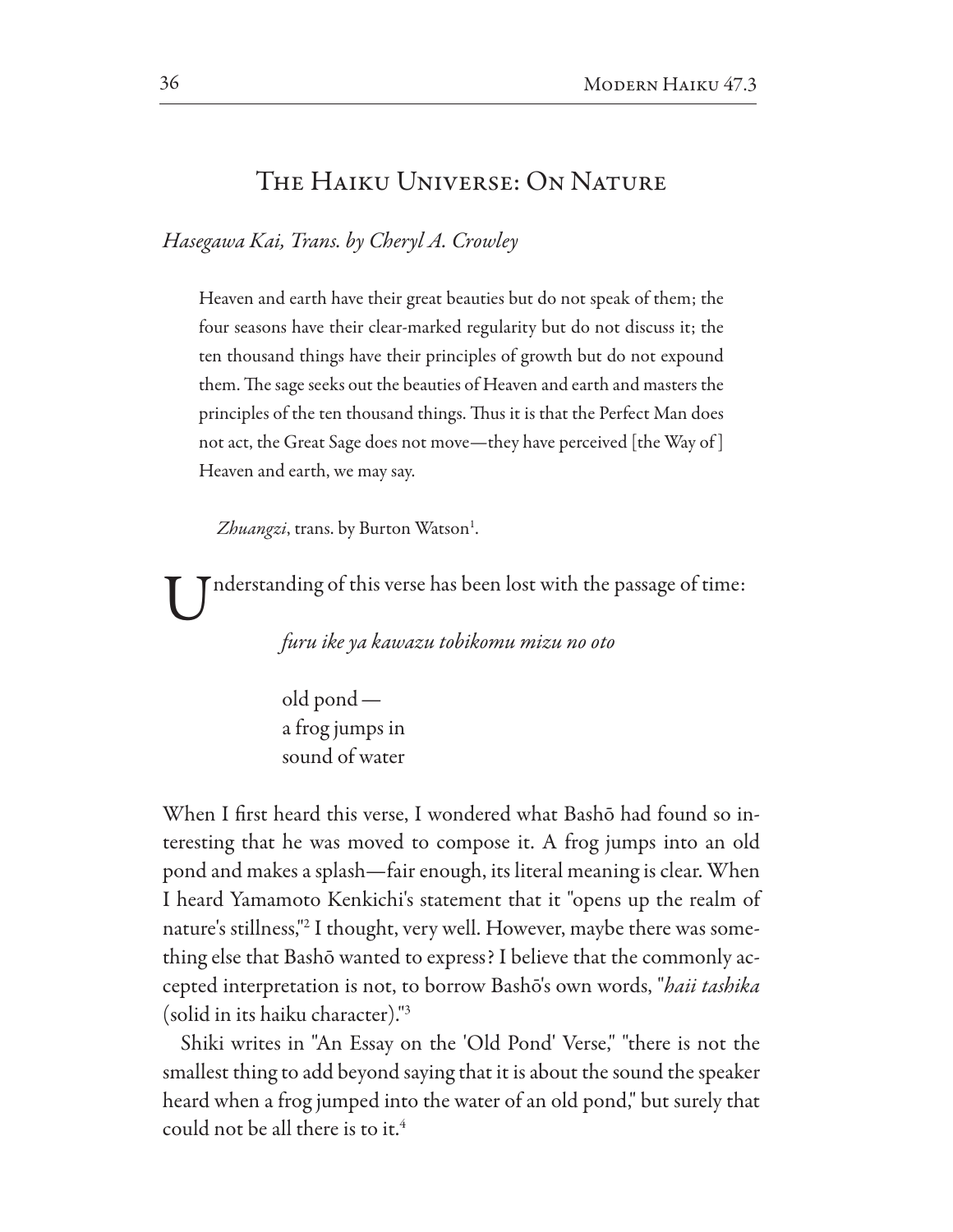This was a verse that was entered in the *Kawazu no ku-awase* (Frog Verse Competition) held in the spring of 1686 at the Bashō-an Studio in Fukugawa. Bashō disciple Kagami Shikō's Kuzu no Matsubara (Kudzu Matsubara)<sup>5</sup> says that Bashō first composed kawazu tobikomu mizu no oto (a frog jumps in / sound of water) as he listened to the splash of a frog jumping into water. Then, at the competition, Kikaku recommended that yamabuki ya (kerria [ya, a cutting word]) would be good for the first five morae, but Bashō decided to go with *furu ike ya* (old pond [ya]).

Kikaku's recommendation of "kerria" was related to the fact that the word calls to mind verses like this one from the Kokinshū (anthology of ancient and contemporary waka):

> kawazu naku Ide no no yamabuki chiri ni keri hana no sakari ni awamashi mono o

at Ide, where frogs trill the kerria flowers are scattered if I had known that they were blooming I would have come to see them<sup>6</sup>

It would have made people laugh to juxtapose yamabuki not with the trill of the frog but with the splash it makes jumping into the water, instead of drawing on the conventional waka classical tradition, where yamabuki was matched with kawazu no koe (frog's trill) and kawazu no koe with *yamabuki*. This frog is one that jumps right in without calling out like those in classical verses.

By the standards of the day, Kikaku's proposal takes a position critical of classical waka diction. Using "kerria" in the first five morae and following it with "a frog jumps in / sound of water," was definitely a severe critique of the conventionalized, old-fashioned juxtaposition of "kerria" with "frogs' trill." No doubt at the time Kikaku thought doing so was haikai, and I expect that the other disciples' thinking was much the same. I believe that the reason that Bashō rejected Kikaku's suggestion and went with "old pond" was because he wanted to advance one step beyond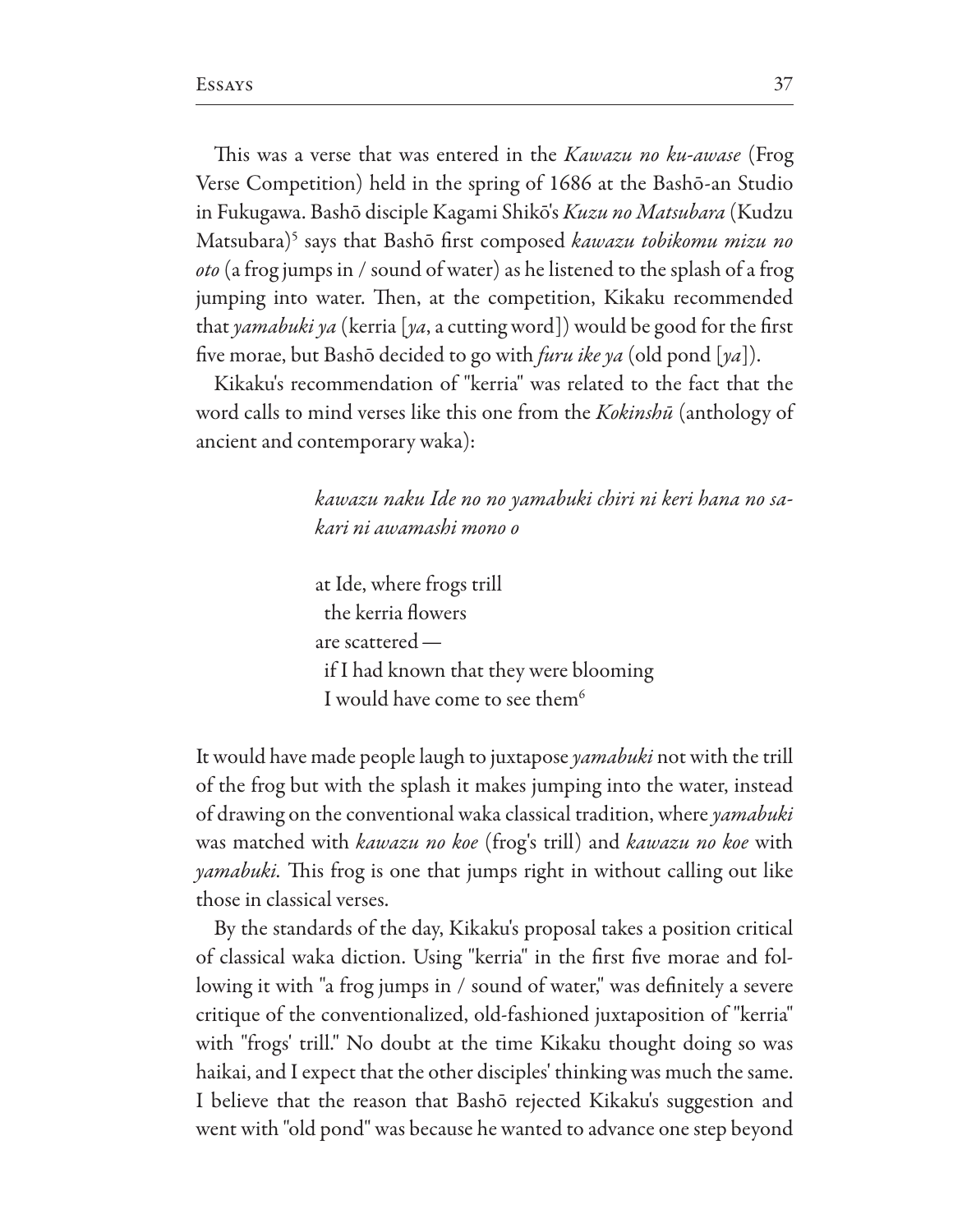what Kikaku and his other disciples conventionally viewed as haikai during that time. By the spring of 1686, for Bashō, obvious criticism of convention itself seems to have already become conventional. It is likely that Bashō was trying to criticize both Kikaku's past thinking about haikai, as well as his own.

Thus, Bashō did not compose a verse in the waka-like manner of "the kerria flowers / at Ide, where frogs call," but neither did he choose, like Kikaku, "kerria - / a frog jumps in / sound of water." He neither followed the convention nor did he explicitly criticize it. In the miraculous, innovative space he created with the phrase "old pond," he transcended both. "Old pond" is Bashō's creative criticism of both waka and earlier haikai.

We will not be able to recognize that this was probably the original implication of the "old pond" verse unless we consider it in the context, or ba, of the haikai of its day, which was conscious of the waka tradition. What I mean when I refer to the ba of the haikai of the day is specifically the session of *Kawazu no ku-awase* held in the spring of 1686 at the Bashō-an Studio in Fukugawa. It was a lively, dynamic ba, where Kikaku gave Bashō his recommendation, and disputation about it arose.

When I first read the "old pond" verse, the reason I felt frustrated was that I could not immediately participate in the ba of Bashō, Kikaku, and the other disciples; the greater part of the ba contemporaneous with the verse-the Kokinshū verse, Kikaku's recommendation, yamabuki-were lost in the past. If I hadn't encountered Shikō's Kuzu no Matsubara, my frustration would never have abated. It was like an ancient statue, so broken you cannot tell from an arm, or face, or breast.

From its earliest conception, Bashō's "old pond" verse was deeply rooted in the ba of its time. When this ba disappeared along with the era of which it was a part, we lost the sense of the verse's original implication of creative critique of both classical waka and of the haikai of its day. And what was left is only this: a frog made a splash when jumping into the water of an old pond.

In that sense, Shiki's statement that "there is not the smallest thing to add beyond saying that it is about the sound the speaker heard when a frog jumped into the water of an old pond" is persuasive. Why, then, is "the sound the speaker heard when a frog jumped into the water of an old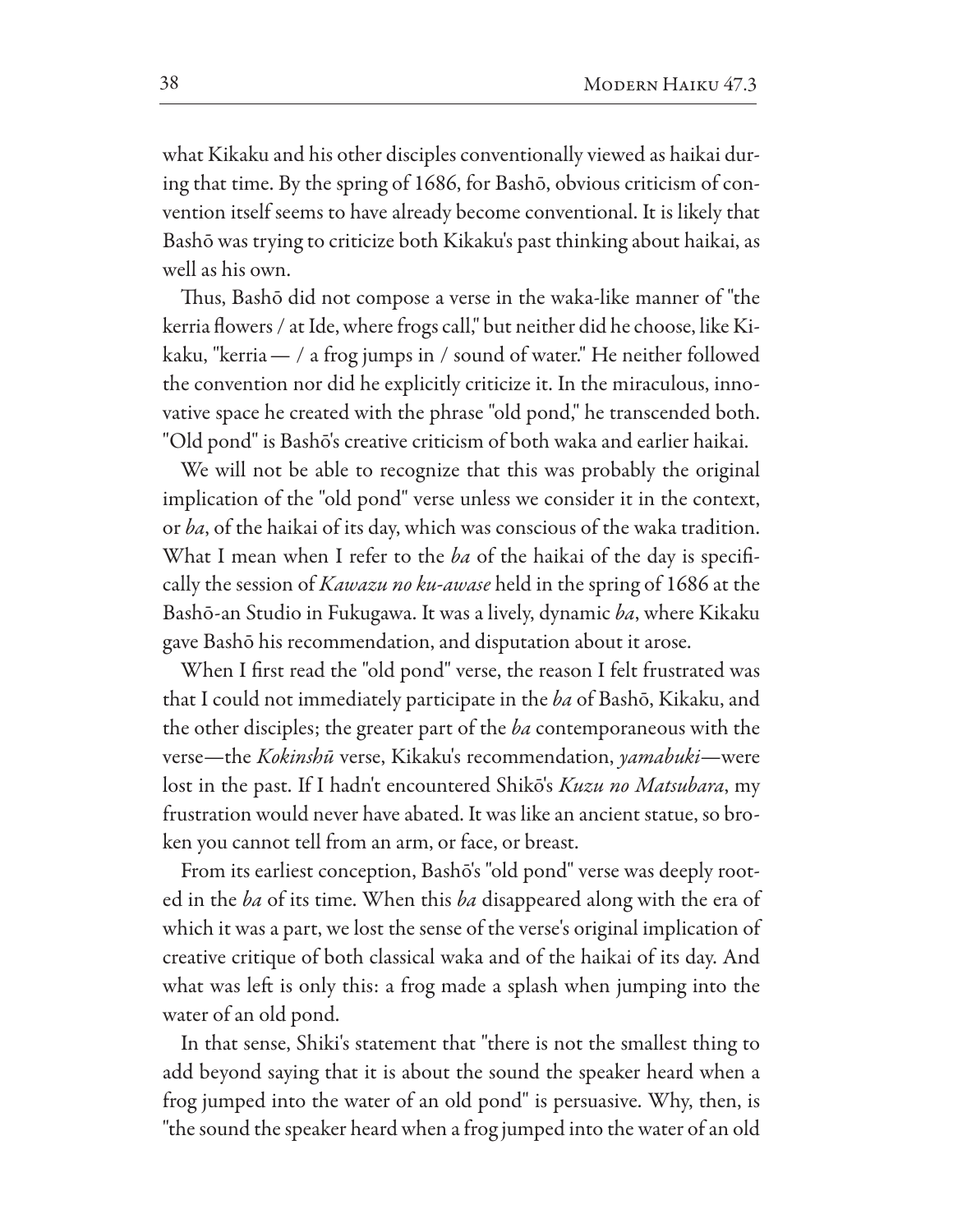pond" all that is left? It is because today, old ponds and frogs are much the same as they were in Bashō's day.

When the haikai's ba was lost with the passing of the era of which it was a part, the verse's original implication of creative critique disappeared along with it, and all that was left was the part that was rooted in the ba of Nature where the meaning of "old pond" and "frog" are still the same today. No doubt all words everywhere are destined to such a fate. It is good to be tolerant of semantic shift.

Could Bashō have anticipated the fate of his verse?

The "old pond" verse teaches us that beyond the haiku's seventeen morae there is a ba not expressed in words, and that a haiku's words take the ba's assumptions as given. In order to read a haiku, you cannot just understand its literal meaning, you also must know its ba. You must participate in its ba. In other words, poets and readers must share a common context (kyōtsū no ba) for haiku to make sense. I believe that the fact that haiku is limited to seventeen morae is related to this.

Hypothetically, if a haiku were as long as a novel, everything could be expressed in words. However, that does not work, because haiku are so short. Naturally, there is much left unspoken. So it is that there has to be a common context, where poet and reader achieve mutual understanding without words. Or rather, it would be better to think that the reverse is true, that the creation of this short verse form haiku was possible precisely because of the existence of a common context.

The "old pond" verse was written because people were aware of the Kokinshū waka that was the source of Kikaku's suggested "kerria." Everyone connected to the haikai community of the day had read and internalized classics like Kokinshū, Ise monogatari (The Tales of Ise), and Genji monogatari (The Tale of Genji). It was not only unnecessary to quote word-for-word from the premised classics, it was actually boorish to do so. Better to say nothing at all.

The short poetic form we call haiku came into existence when people were trying to get the most out of the unspoken yet rich shared common context. It is not that haiku are short without reason; they were made short deliberately. Moreover, in the final analysis, the characteristic of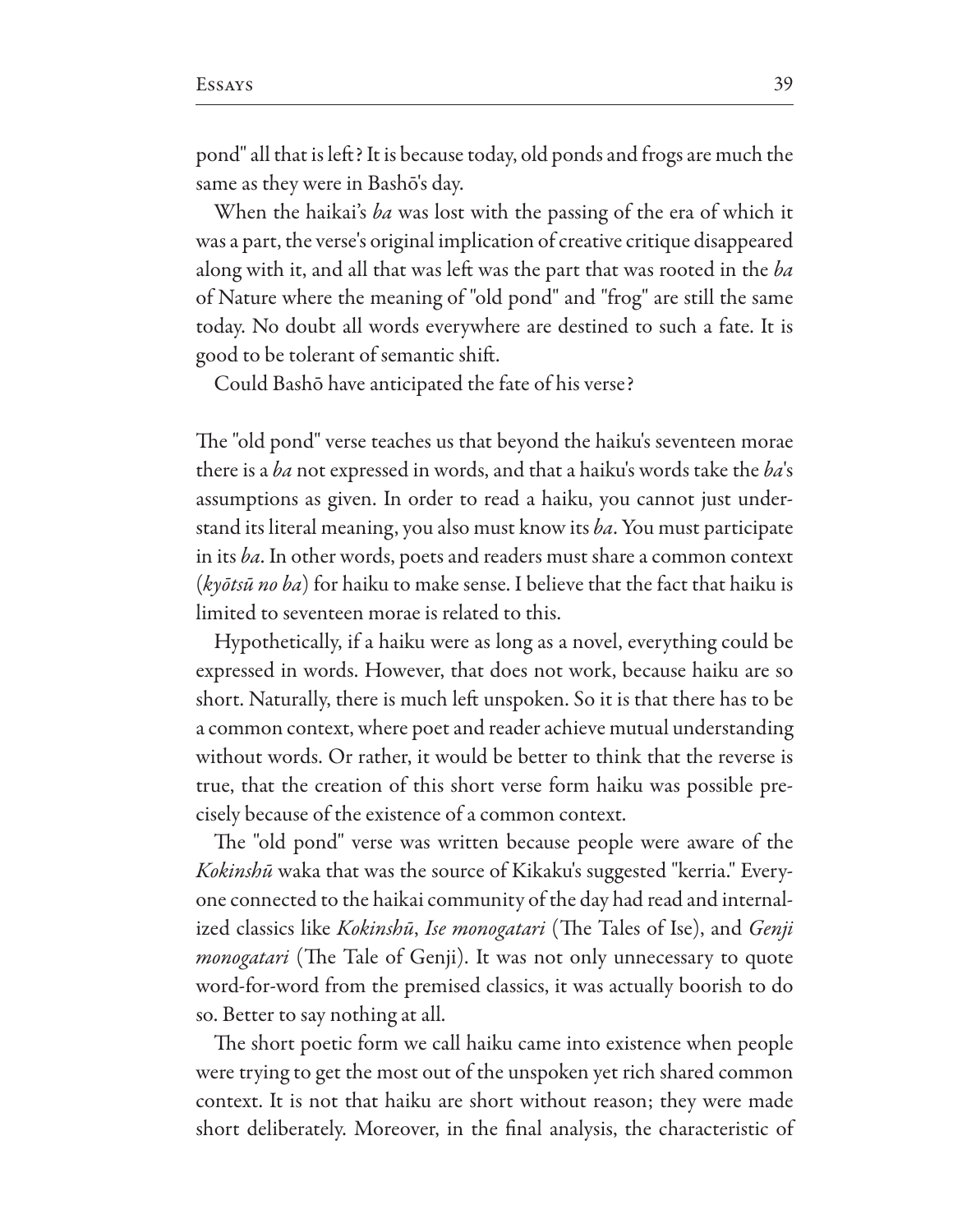haiku being rooted in *ba* comes down to the nature of words themselves.

If there is a clearly specified ba, as in the case of spoken conversations, words can be lively and animated even when phrases are brief. However, where ba has been eliminated, words become mere symbols at an abstract level, as in the case of legal or mathematical texts.

Fundamentally, words themselves are deeply rooted in their ba. When we aim to make the most of this aspect of language, a literary form as short as that of haiku can function.

Haiku is the art of ba. It possesses vitality as long as a common context of its language exists; if that context is lost, it no longer can be understood. This is true not only of premodern verses, but also of those written in the modern period.

## kichikō no hana no naka yori kumo no ito

out of the heart of a bellflower — a spider's silk

When I read this verse by Takano Sujū, it reminded me of the garden of the house in which my mother grew up, where I often played as a child. It had raised beds planted by my grandmother, and there were many flowers there that she grew in carefully cultivated rows: daffodils, snapdragons, poppies... and others whose names I do not know. She grew bellflowers, also. Crouching between the rows after rainfall, I often saw that tiny spiders had strung wet diaphanous webs from leaf to leaf of plants bent over with the weight of water droplets.

The reason I immediately understood this Sujū haiku the first time I read it was because I had a memory of bellflowers and spiders from those childhood days, and I could readily put myself in the ba where Sujū saw his bellflower. When I read it, I certainly was able to do so without becoming frustrated as I did with the "old pond" verse, or being conscious of its ba. However, it was not because this verse did not depend at all on *ba*; but because this verse's *ba* is one of nature, in which bellflowers and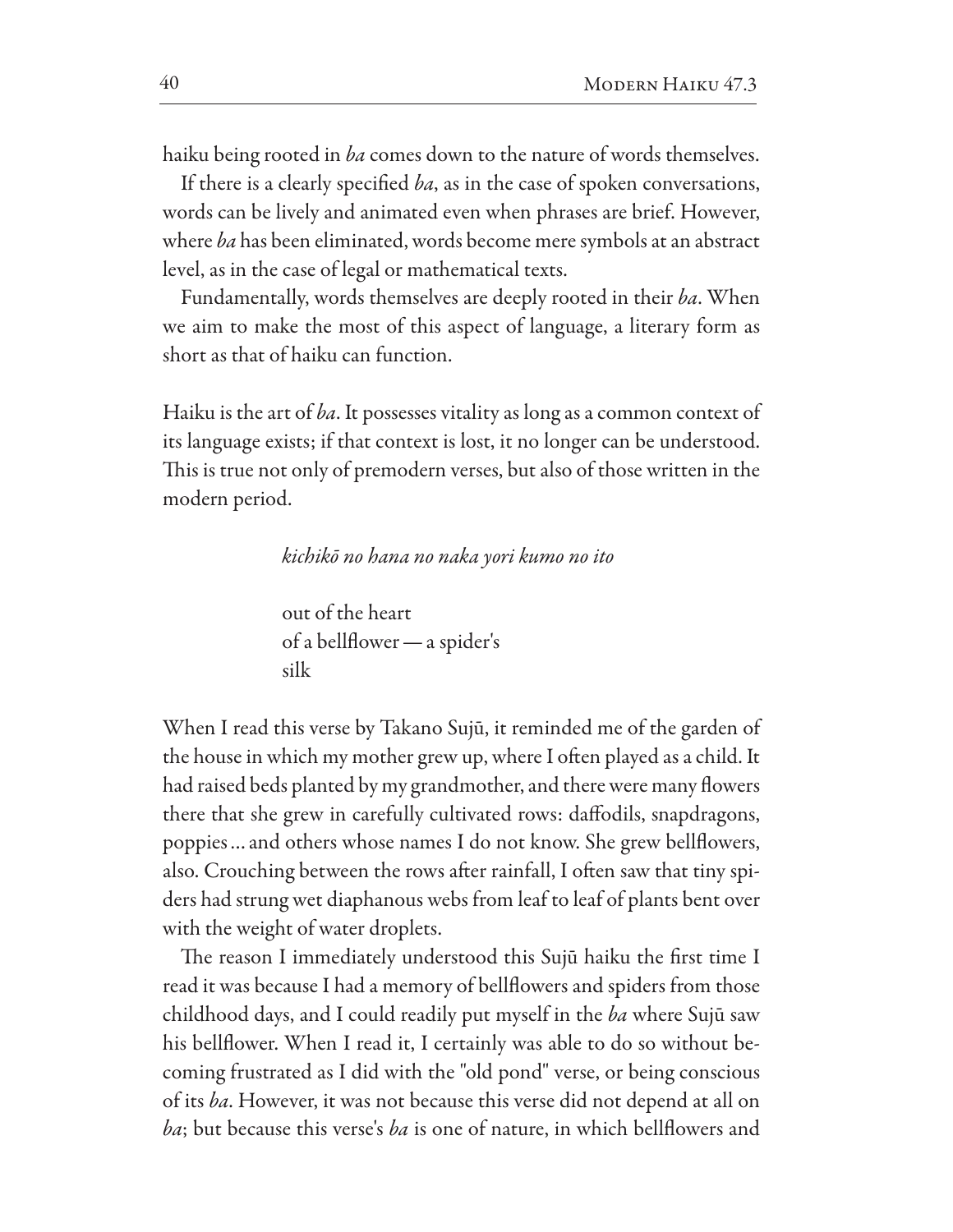spiders exist; at the moment, everywhere, as commonplace as air.

The verse's meaning looks safe right now, but if and when the ba that now exists disappears, it will quickly become incomprehensible; it is just as precariously positioned as the "old pond" verse. If in the future a day comes when the bellflower species goes extinct and fades from human memory, this will become a verse that nobody understands. Will people then read the words of this verse like looking inside a mysterious conch shell whose inhabitant has died and disappeared?

Of course, bellflowers may never become extinct. However, it is possible that they will. I say that because in fact, after her death, my grandmother's garden fell to ruin, and in no time at all became nothing more than sandy ground.

And, even without thinking it through that far, what do non-Japanese who have never seen bellflowers understand of this verse, though they can read its words? Likewise, as the number of children and adults who do not know bellflowers grows with the continued advance of environmental destruction and urbanization, the range of people who can comprehend this verse will shrink accordingly.

Looked at the opposite way, one might argue that the ba of nature that Sujū's verse creates with its bellflower and spider is a very powerful one. Anyone who is familiar with bellflowers and spiders would understand this verse, and as long as there are places where such things exist, it has almost endless longevity. This is because this verse refers to nothing outside of nature for its ba. It makes no reference to classic waka from *Kokinshū*. And, although in 1935, the year that it was published in the journal  $H_0$ *totogisu* (Cuckoo) was the same as that in which the Emperor Agency Theory Incident took place, and Japan was becoming increasingly militaristic, there is no mention at all of its historical context.

All that this verse references for its *ba* is nature, in which bellflowers bloom and spiders spin webs as they have done in the past in Japan and no doubt always will. The power of this verse rests in its elimination of everything not purely natural from its ba.

Ultimately, all that remains of Bashō's "old pond" verse is the part that is based on the natural imagery of a frog in an old pond—the splash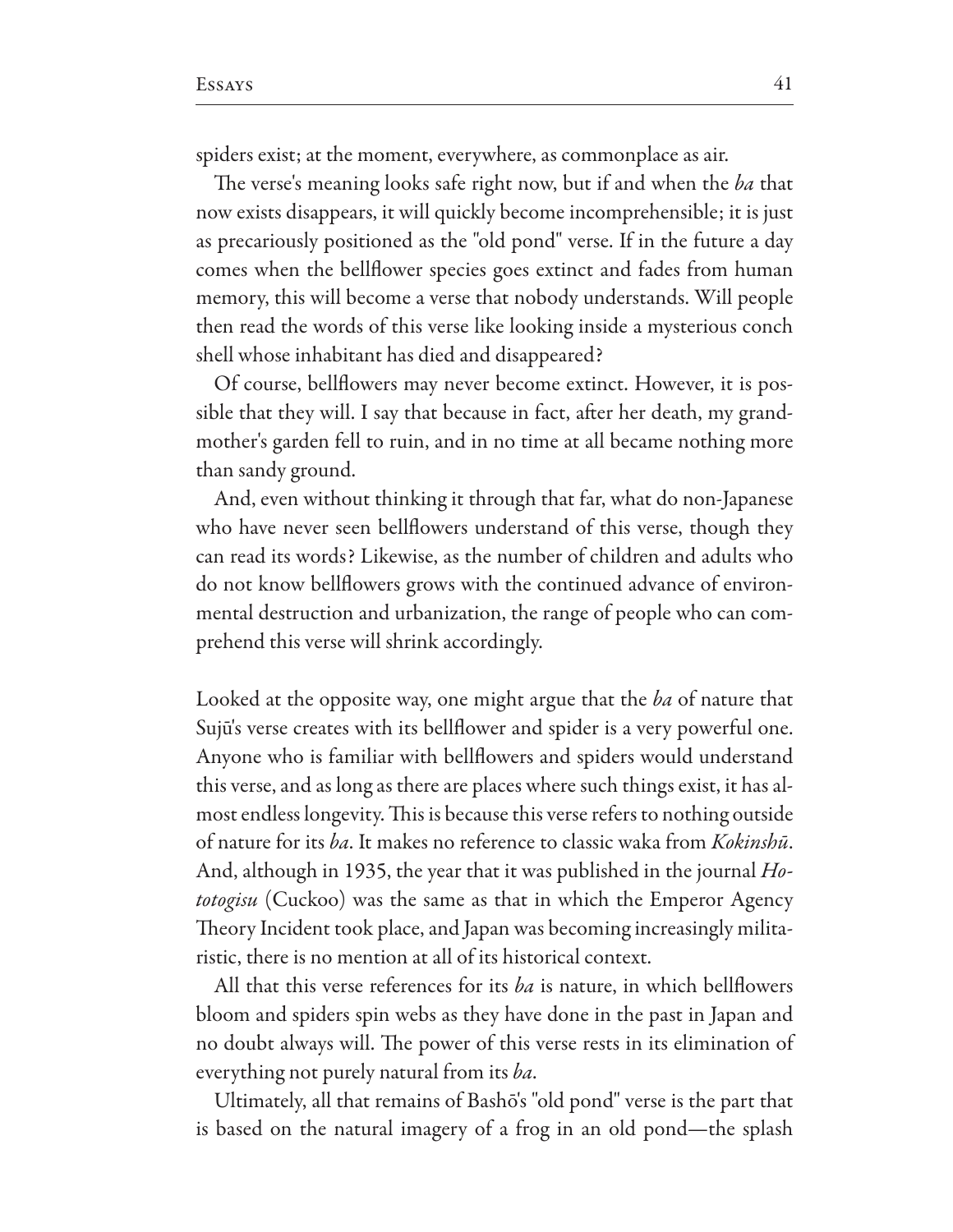that was made when a frog jumped into an ancient pond. If we call that semantic shift, can we not say that Sujū's verse has been subject to this phenomenon since the moment it was written, and that Sujū originally intended to write a verse that anticipated it doing so?

We can see some of the genius of modern post-Shiki haiku in its ubiquitous preference for drawing exclusively on nature for its ba.

In placing particular emphasis on nature, Shiki strove to eliminate all impurities from the ba of the "old pond" verse, including both allusions to Kokinshū waka and critiques of it; and to limit its ba purely to the universals of nature. Shiki's fervent wish was to make haiku the literary form of a new era, one that anyone could understand. That meant only using words that were accessible without the need for any kind of specialized knowledge; in other words, a literary form that relied solely on words as written.

In order to do this, first you have to do away with references that make sense only to people who had read classics such as *Kokinshū* and *Genji monogatari*. In its place you introduce what he called purely "ordinary, everyday," and "familiar" natural imagery. Shiki remade the ba of haiku into one in which everyone could take part. Shiki's haiku revolution was one in which his advocacy for *shasei* (realism) and repudiation of *tsukinami* (cliché) is most obvious on the surface, but even more than that it was a revolution of ba.

Still, the revolution that made haiku a modern literary form left one problem unresolved. This is because while it recast haiku's *ba* as the universalism of nature, haiku's dependence on ba did not change. This is a contradiction of the notion of a modern literary form being one that relies solely on the words from which it is made. The contradiction was not so obvious during an era like that during which Shiki lived, in which nature was "ordinary, everyday," and "familiar."

However, fundamentally nature is not something with absolute universality. In the first place, because haiku were written in Japanese, the nature that they took for their ba was limited to that of Japan, in which the Japanese language is rooted—in its widest sense, the nature of the Asian monsoon region. If readers do not know the natural landscape of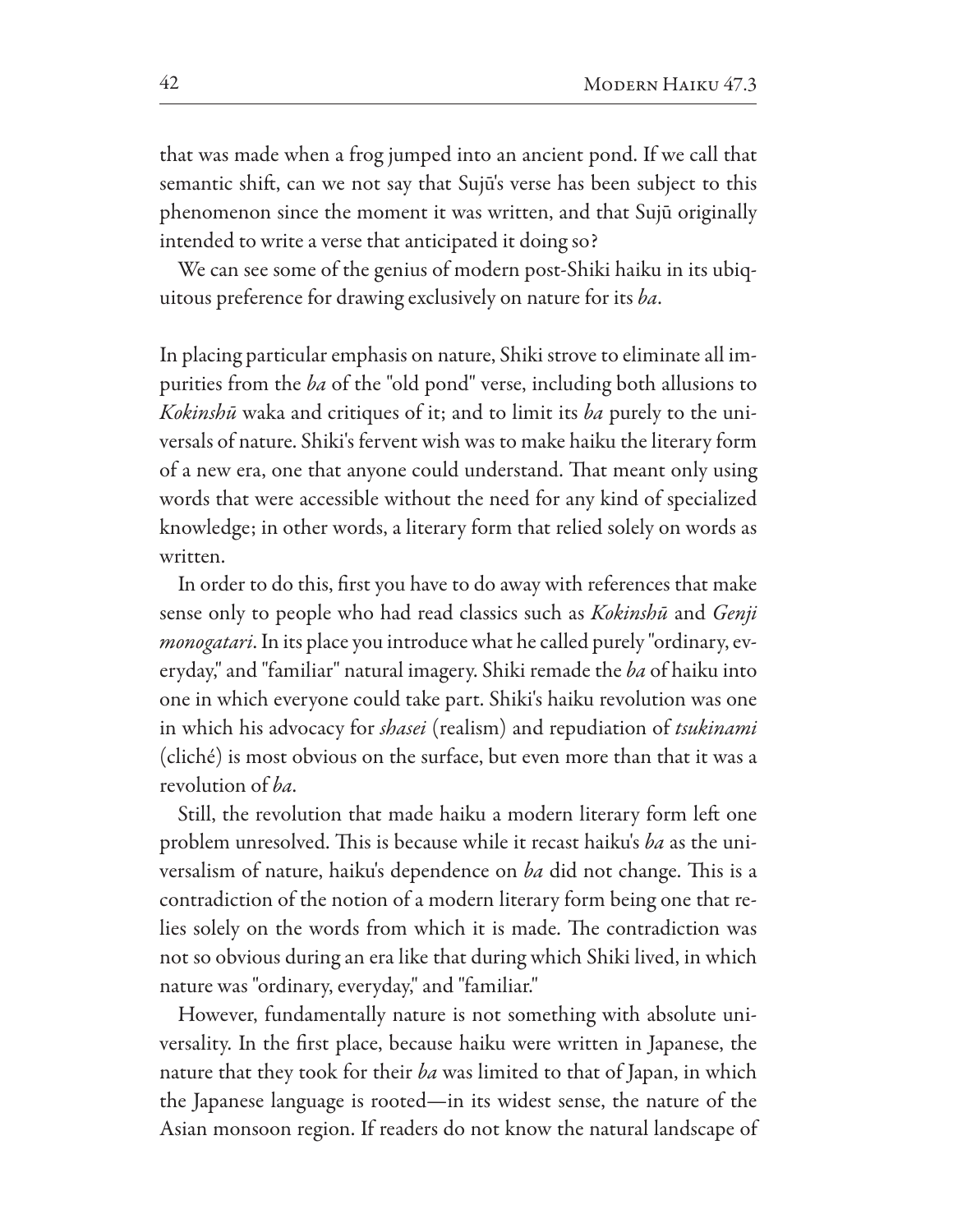Japan, they will not understand a haiku even if they can read its words; this applies to Japanese and non-Japanese alike.

Furthermore, even within Japan, nature is so much under threat from urbanization and pollution that it is no longer "ordinary, everyday" and "familiar" as it was during Shiki's lifetime. Those who live in cities in particular have to travel at least a little bit if they want to compose a haiku in the midst of nature, even to hear the splash of a frog jumping into water. Perhaps haiku will become incomprehensible to people other than those who have access to nature.

That the context of nature is no longer as common as air clearly calls attention to the fact that haiku is fundamentally an art form dependent on ba, and that it is necessary for its readers to share in its ba in order to understand it.

Haiku embraces modern paradoxes of nature. Thus, modern haiku both closely adheres to nature, and simultaneously tries to shake it off. Nature in haiku creates both desire and revulsion. These two qualities are its antagonistic twin children.

## **NOTES**

The translator wishes to thank Lee Gurga and Fay Aoyagi for their advice and help

<sup>1</sup> Watson, Burton, trans. *Translations from the Asian Classics: The Complete Works* of Zhuangzi. New York: Columbia University Press, 2013, p. 178.

<sup>2</sup> "The old pond in this verse is thought to be the remains of a holding cistern alongside the Bashō-an Studio where Sanpū kept live fish taken from the river. Tradition has it that Kikaku recommended yamabuki ya (kerria) for the first five morae [Shikō, *Kuzu no Matsubara*]. The juxtaposition of kerria and trilling frogs was conventional; the resonance between the two images conveys a seasonal implication of late spring that is quite heavy and the overall character of the verse is cloying. By contrast, furu ike ya (old pond) opens up a realm of nature's stillness." Kenkichi, Yamamoto. *Bashō zen hokku, jôkan* (Complete Bashō hokku, Vol. 1). Tokyo: Kawade shōbo shinsha, 1974.